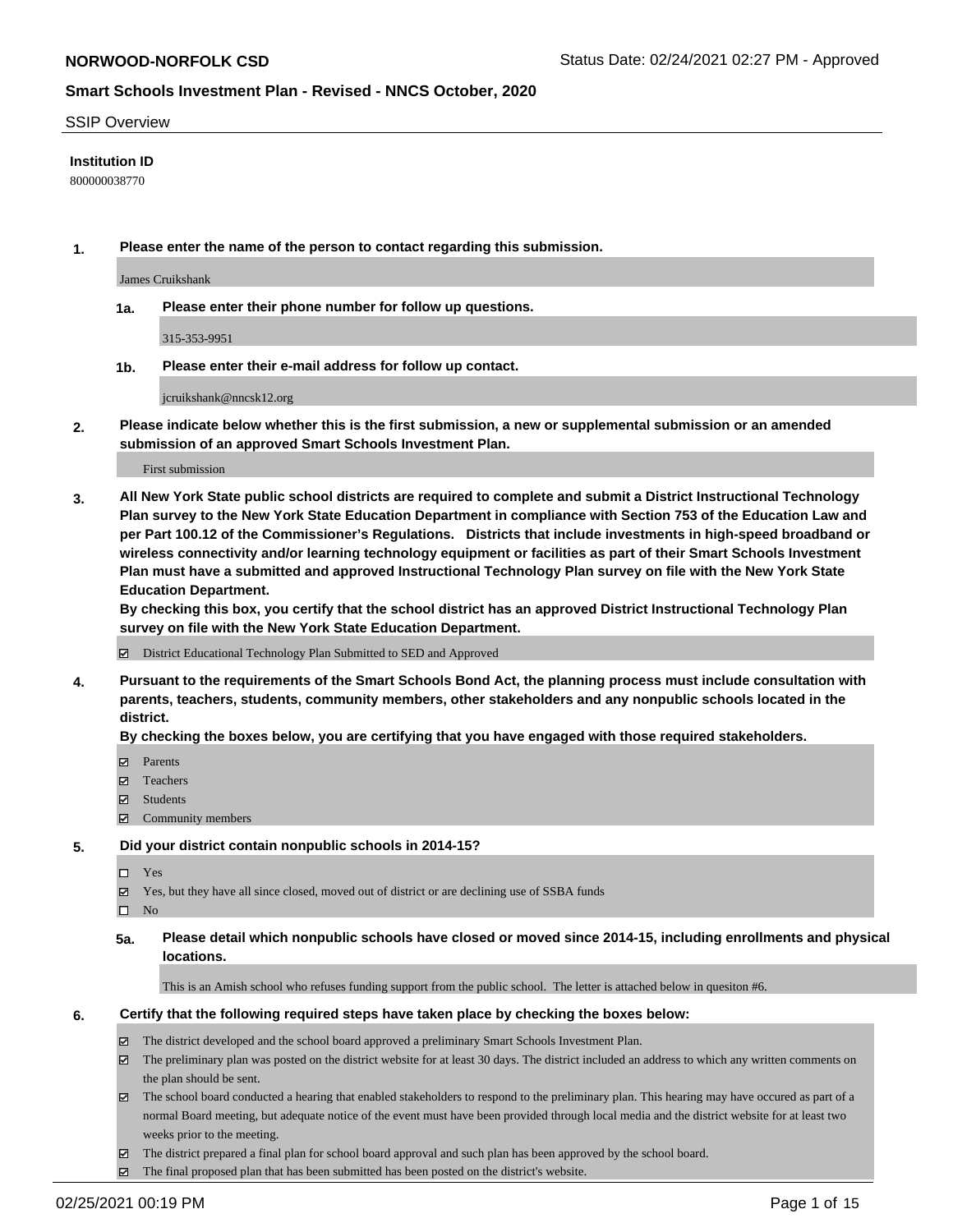## SSIP Overview

**6a. Please upload the proposed Smart Schools Investment Plan (SSIP) that was posted on the district's website, along with any supporting materials. Note that this should be different than your recently submitted Educational Technology Survey. The Final SSIP, as approved by the School Board, should also be posted on the website and remain there during the course of the projects contained therein.**

SSIP.pdf Amish Letter - signed.pdf Chromebook Norwood 100e x 1.pdf laptop US\_QUOTE\_3000069483033.1.pdf Smart Board 2020\_03\_12 TEQ Smart Board Quote.pdf

**6b. Enter the webpage address where the final Smart Schools Investment Plan is posted. The Plan should remain posted for the life of the included projects.**

https://www.nncsk12.org/Domain/26

**7. Please enter an estimate of the total number of students and staff that will benefit from this Smart Schools Investment Plan based on the cumulative projects submitted to date.**

1,100

**8. An LEA/School District may partner with one or more other LEA/School Districts to form a consortium to pool Smart Schools Bond Act funds for a project that meets all other Smart School Bond Act requirements. Each school district participating in the consortium will need to file an approved Smart Schools Investment Plan for the project and submit a signed Memorandum of Understanding that sets forth the details of the consortium including the roles of each respective district.**

 $\Box$  The district plans to participate in a consortium to partner with other school district(s) to implement a Smart Schools project.

**9. Please enter the name and 6-digit SED Code for each LEA/School District participating in the Consortium.**

| Partner LEA/District | <b>ISED BEDS Code</b> |
|----------------------|-----------------------|
| (No Response)        | (No Response)         |

**10. Please upload a signed Memorandum of Understanding with all of the participating Consortium partners.**

(No Response)

**11. Your district's Smart Schools Bond Act Allocation is:**

\$1,236,797

**12. Final 2014-15 BEDS Enrollment to calculate Nonpublic Sharing Requirement**

|            | <b>Public Enrollment</b> | l Nonpublic Enrollment | <b>Total Enrollment</b> | l Nonpublic Percentage |
|------------|--------------------------|------------------------|-------------------------|------------------------|
| Enrollment | .006                     |                        | .006.00                 | 0.00                   |

# **13. This table compares each category budget total, as entered in that category's page, to the total expenditures listed in the category's expenditure table. Any discrepancies between the two must be resolved before submission.**

|                                                 | <b>Sub-Allocations</b> | <b>Expenditure Totals</b> | <b>Difference</b> |
|-------------------------------------------------|------------------------|---------------------------|-------------------|
| School Connectivity                             | 0.00                   | 0.00                      | 0.00              |
| Connectivity Projects for<br><b>Communities</b> | 0.00                   | 0.00                      | 0.00              |
| Classroom Technology                            | 545,610.00             | 545,610.00                | 0.00              |
| Pre-Kindergarten Classrooms                     | 0.00                   | 0.00                      | 0.00              |
| Replace Transportable<br><b>Classrooms</b>      | 0.00                   | 0.00                      | 0.00              |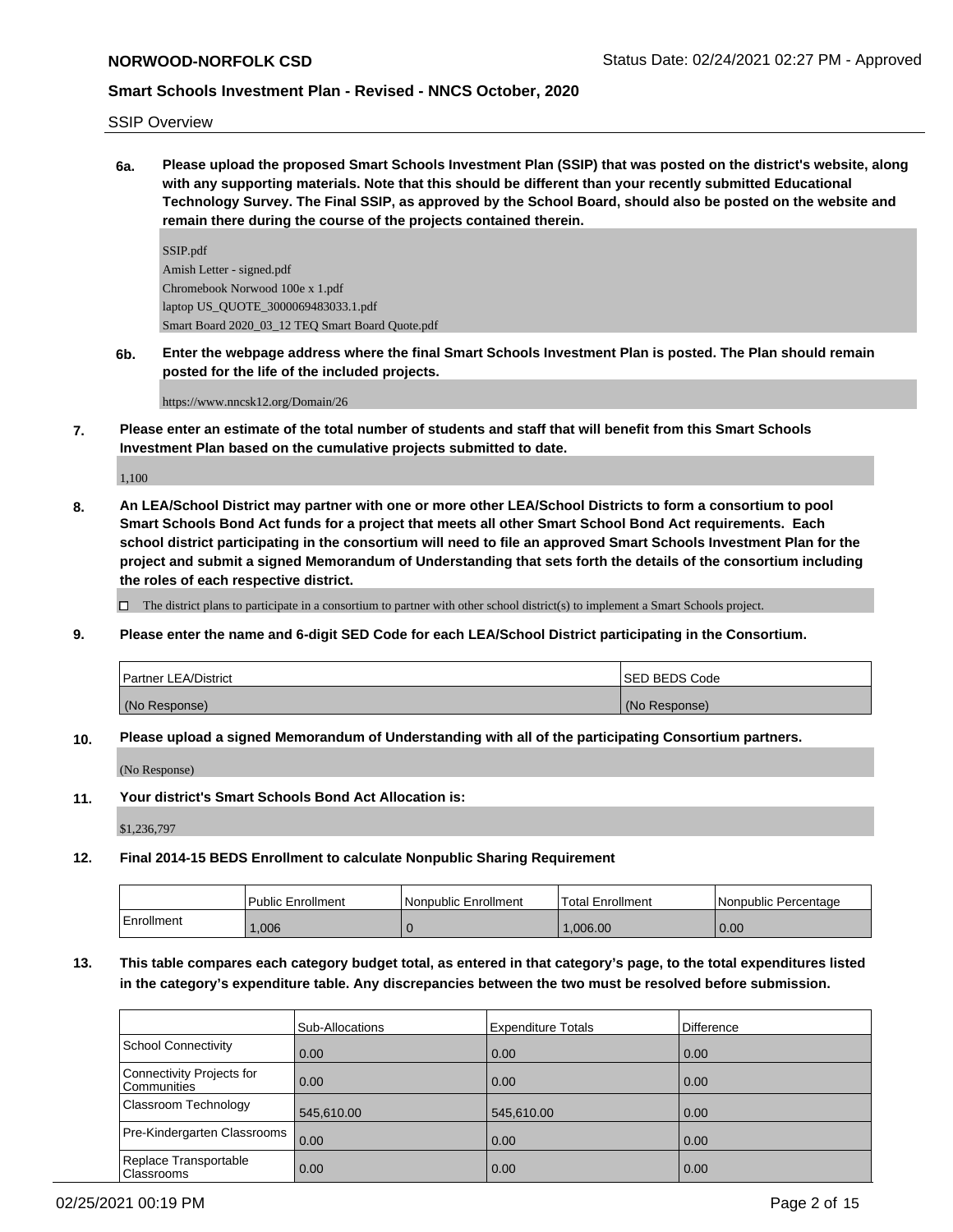SSIP Overview

|                             | Sub-Allocations | Expenditure Totals | Difference |
|-----------------------------|-----------------|--------------------|------------|
| High-Tech Security Features | 0.00            | 0.00               | 0.00       |
| Nonpublic Loan              | 0.00            | 0.00               | 0.00       |
| <b>Totals:</b>              | 545,610         | 545,610            |            |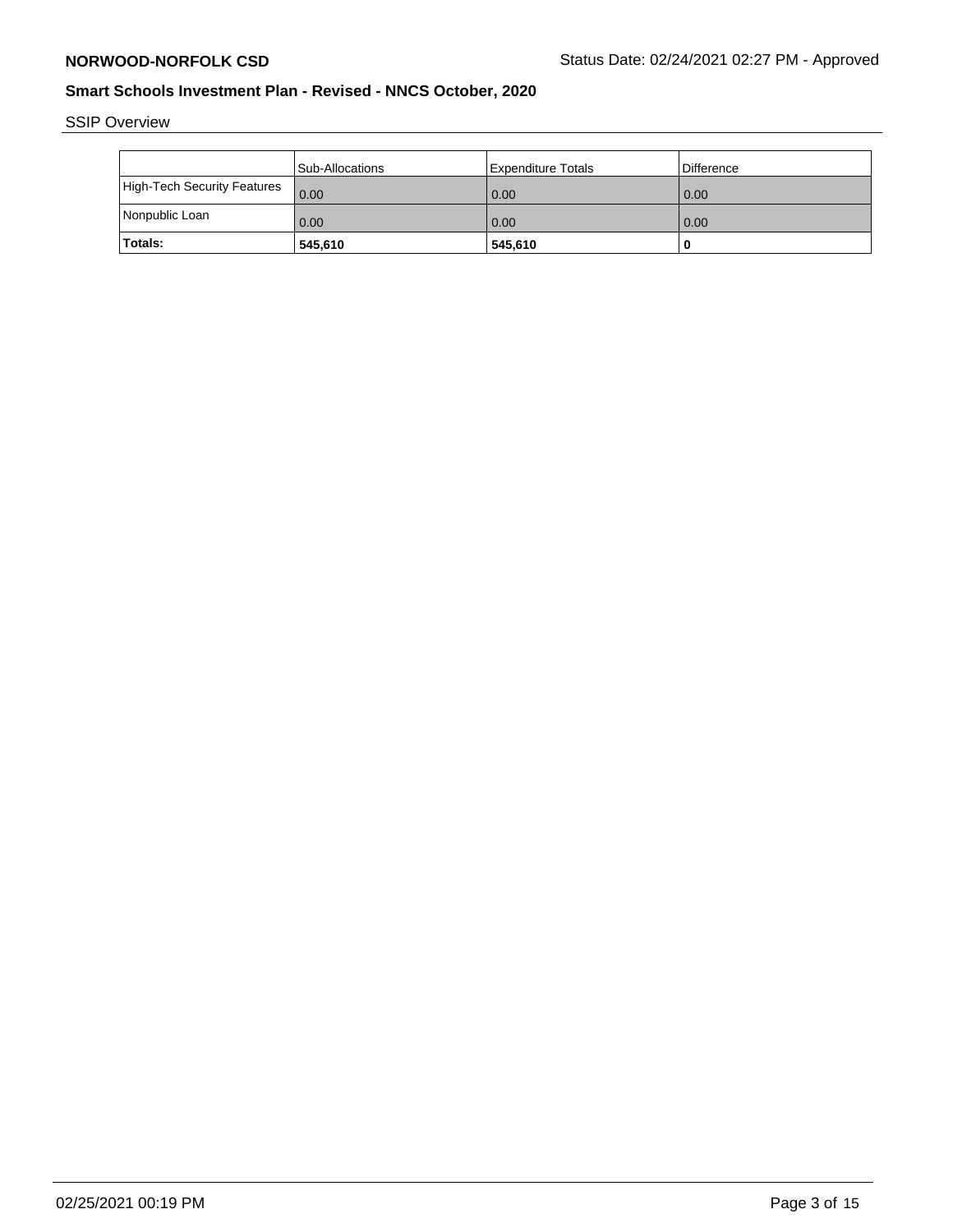School Connectivity

- **1. In order for students and faculty to receive the maximum benefit from the technology made available under the Smart Schools Bond Act, their school buildings must possess sufficient connectivity infrastructure to ensure that devices can be used during the school day. Smart Schools Investment Plans must demonstrate that:**
	- **• sufficient infrastructure that meets the Federal Communications Commission's 100 Mbps per 1,000 students standard currently exists in the buildings where new devices will be deployed, or**
	- **• is a planned use of a portion of Smart Schools Bond Act funds, or**
	- **• is under development through another funding source.**

**Smart Schools Bond Act funds used for technology infrastructure or classroom technology investments must increase the number of school buildings that meet or exceed the minimum speed standard of 100 Mbps per 1,000 students and staff within 12 months. This standard may be met on either a contracted 24/7 firm service or a "burstable" capability. If the standard is met under the burstable criteria, it must be:**

**1. Specifically codified in a service contract with a provider, and**

**2. Guaranteed to be available to all students and devices as needed, particularly during periods of high demand, such as computer-based testing (CBT) periods.**

**Please describe how your district already meets or is planning to meet this standard within 12 months of plan submission.**

(No Response)

**1a. If a district believes that it will be impossible to meet this standard within 12 months, it may apply for a waiver of this requirement, as described on the Smart Schools website. The waiver must be filed and approved by SED prior to submitting this survey.**

 $\Box$  By checking this box, you are certifying that the school district has an approved waiver of this requirement on file with the New York State Education Department.

**2. Connectivity Speed Calculator (Required). If the district currently meets the required speed, enter "Currently Met" in the last box: Expected Date When Required Speed Will be Met.**

|                  | l Number of     | Required Speed | Current Speed in Expected Speed |                | Expected Date                           |
|------------------|-----------------|----------------|---------------------------------|----------------|-----------------------------------------|
|                  | <b>Students</b> | lin Mbps       | <b>Mbps</b>                     | to be Attained | When Reauired                           |
|                  |                 |                |                                 |                | l Within 12 Months ISpeed Will be Met l |
| Calculated Speed | 1.006           | 100.60         | 110                             | (No Response)  | l (No Response)                         |

**3. Describe how you intend to use Smart Schools Bond Act funds for high-speed broadband and/or wireless connectivity projects in school buildings.**

(No Response)

**4. Describe the linkage between the district's District Instructional Technology Plan and how the proposed projects will improve teaching and learning. (There should be a link between your response to this question and your responses to Question 1 in Section IV - NYSED Initiatives Alignment: "Explain how the district use of instructional technology will serve as a part of a comprehensive and sustained effort to support rigorous academic standards attainment and performance improvement for students."** 

**Your answer should also align with your answers to the questions in Section II - Strategic Technology Planning and the associated Action Steps in Section III - Action Plan.)**

(No Response)

**5. If the district wishes to have students and staff access the Internet from wireless devices within the school building, or in close proximity to it, it must first ensure that it has a robust Wi-Fi network in place that has sufficient bandwidth to meet user demand.**

**Please describe how you have quantified this demand and how you plan to meet this demand.**

(No Response)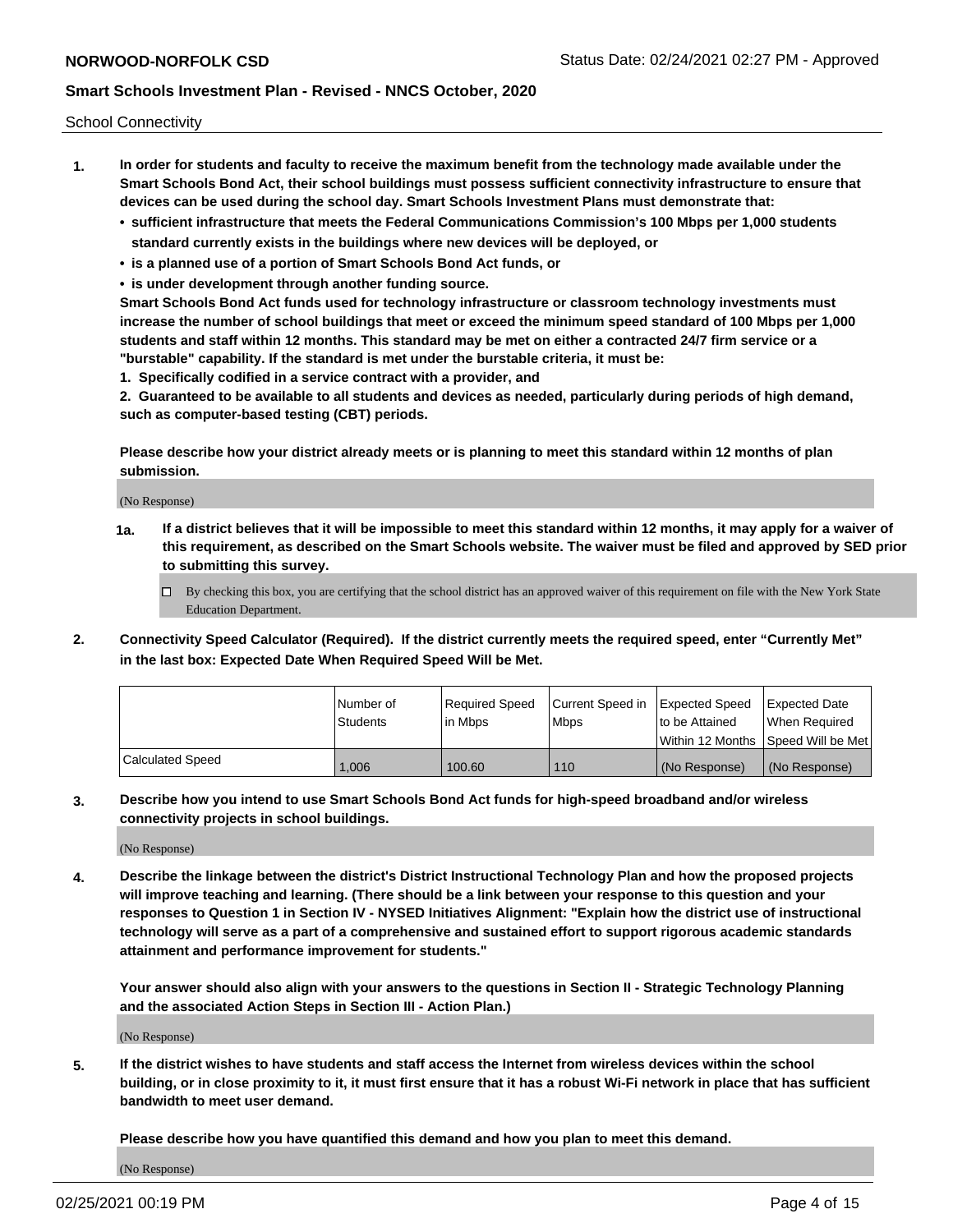School Connectivity

**6. Smart Schools plans with any expenditures in the School Connectivity category require a project number from the Office of Facilities Planning. Districts must submit an SSBA LOI and receive project numbers prior to submitting the SSIP. As indicated on the LOI, some projects may be eligible for a streamlined review and will not require a building permit.**

**Please indicate on a separate row each project number given to you by the Office of Facilities Planning.**

| Project Number |  |
|----------------|--|
| (No Response)  |  |

**7. Certain high-tech security and connectivity infrastructure projects may be eligible for an expedited review process as determined by the Office of Facilities Planning.**

### **Was your project deemed eligible for streamlined review?**

(No Response)

## **8. Include the name and license number of the architect or engineer of record.**

| Name          | License Number |
|---------------|----------------|
| (No Response) | (No Response)  |

### **9. Public Expenditures – Loanable (Counts toward the nonpublic loan calculation)**

| Select the allowable expenditure type.<br>Repeat to add another item under each type. | <b>PUBLIC</b> Items to be<br>l Purchased | Quantity           | Cost Per Item    | <b>Total Cost</b> |
|---------------------------------------------------------------------------------------|------------------------------------------|--------------------|------------------|-------------------|
| (No Response)                                                                         | (No Response)                            | l (No<br>Response) | (No<br>Response) | $\overline{0.00}$ |
|                                                                                       |                                          | 0                  | 0.00             |                   |

## **10. Public Expenditures – Non-Loanable (Does not count toward nonpublic loan calculation)**

| Select the allowable expenditure<br>type.<br>Repeat to add another item under<br>each type. | <b>PUBLIC</b> Items to be purchased | Quantity      | Cost per Item | <b>Total Cost</b> |
|---------------------------------------------------------------------------------------------|-------------------------------------|---------------|---------------|-------------------|
| (No Response)                                                                               | (No Response)                       | (No Response) | (No Response) | 0.00              |
|                                                                                             |                                     |               | 0.00          |                   |

#### **11. Final 2014-15 BEDS Enrollment to calculate Nonpublic Sharing Requirement (no changes allowed.)**

|            | Public Enrollment | l Nonpublic Enrollment | <b>Total Enrollment</b> | Nonpublic Percentage |
|------------|-------------------|------------------------|-------------------------|----------------------|
| Enrollment | .006              |                        | .006.00                 | 0.00                 |

### **12. Total Public Budget - Loanable (Counts toward the nonpublic loan calculation)**

|                                                      | Public Allocations | <b>Estimated Nonpublic Loan</b><br>Amount | Estimated Total Sub-Allocations |
|------------------------------------------------------|--------------------|-------------------------------------------|---------------------------------|
| Network/Access Costs                                 | (No Response)      | 0.00                                      | 0.00                            |
| School Internal Connections and<br><b>Components</b> | (No Response)      | 0.00                                      | 0.00                            |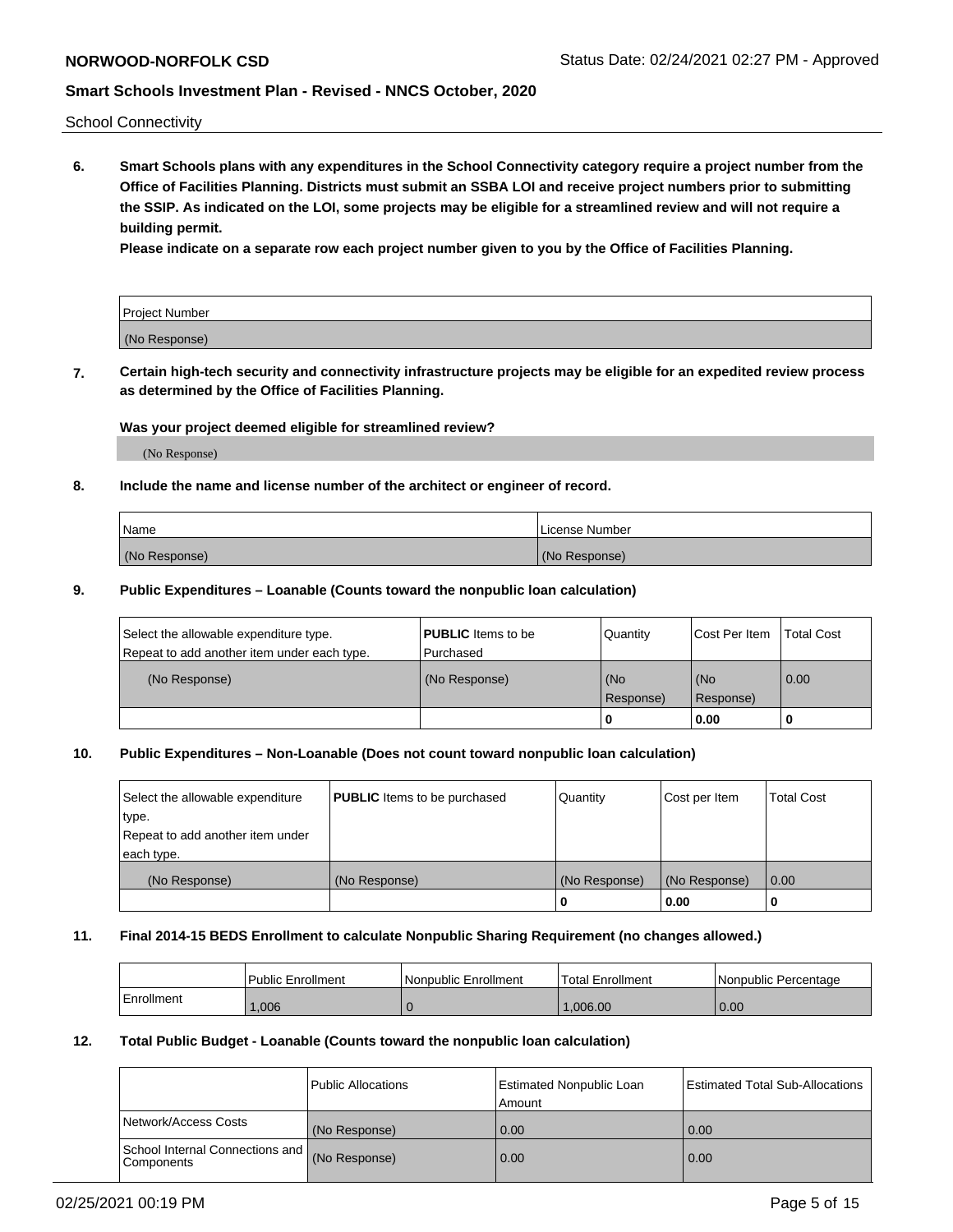School Connectivity

|         | Public Allocations | <b>Estimated Nonpublic Loan</b><br>Amount | <b>Estimated Total Sub-Allocations</b> |
|---------|--------------------|-------------------------------------------|----------------------------------------|
| l Other | (No Response)      | 0.00                                      | 0.00                                   |
| Totals: | 0.00               | 0                                         |                                        |

## **13. Total Public Budget – Non-Loanable (Does not count toward the nonpublic loan calculation)**

|                                                   | Sub-<br>Allocation |
|---------------------------------------------------|--------------------|
| Network/Access Costs                              | (No Response)      |
| <b>Outside Plant Costs</b>                        | (No Response)      |
| <b>School Internal Connections and Components</b> | (No Response)      |
| Professional Services                             | (No Response)      |
| Testing                                           | (No Response)      |
| <b>Other Upfront Costs</b>                        | (No Response)      |
| <b>Other Costs</b>                                | (No Response)      |
| Totals:                                           | 0.00               |

# **14. School Connectivity Totals**

|                          | Total Sub-Allocations |
|--------------------------|-----------------------|
| Total Loanable Items     | 0.00                  |
| Total Non-Ioanable Items | 0.00                  |
| <b>Totals:</b>           | 0                     |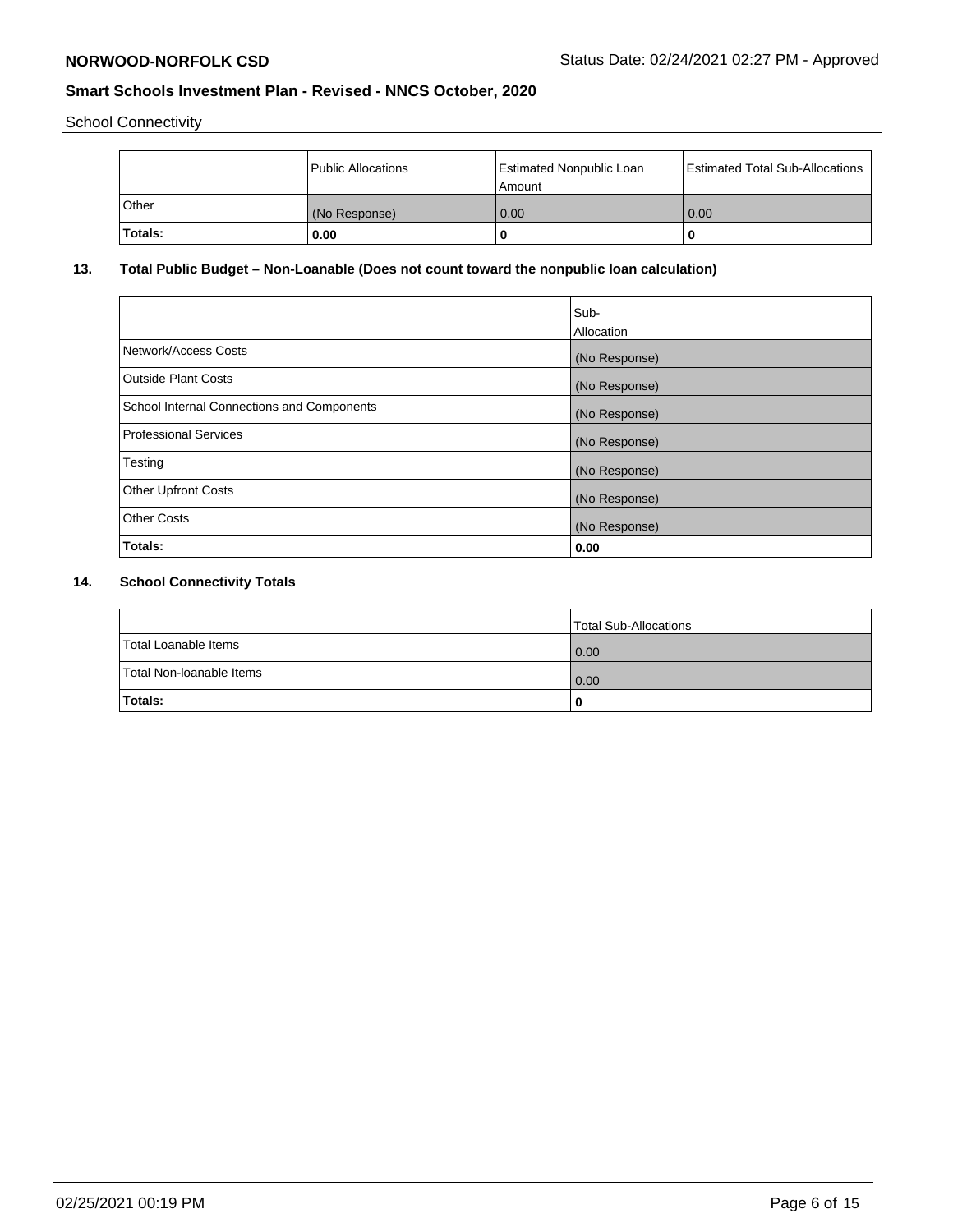Community Connectivity (Broadband and Wireless)

**1. Describe how you intend to use Smart Schools Bond Act funds for high-speed broadband and/or wireless connectivity projects in the community.**

(No Response)

**2. Please describe how the proposed project(s) will promote student achievement and increase student and/or staff access to the Internet in a manner that enhances student learning and/or instruction outside of the school day and/or school building.**

(No Response)

**3. Community connectivity projects must comply with all the necessary local building codes and regulations (building and related permits are not required prior to plan submission).**

 $\Box$  I certify that we will comply with all the necessary local building codes and regulations.

**4. Please describe the physical location of the proposed investment.**

(No Response)

**5. Please provide the initial list of partners participating in the Community Connectivity Broadband Project, along with their Federal Tax Identification (Employer Identification) number.**

| <b>Project Partners</b> | l Federal ID # |
|-------------------------|----------------|
| (No Response)           | (No Response)  |

**6. Please detail the type, quantity, per unit cost and total cost of the eligible items under each sub-category.**

| Select the allowable expenditure | Item to be purchased | Quantity      | Cost per Item | <b>Total Cost</b> |
|----------------------------------|----------------------|---------------|---------------|-------------------|
| type.                            |                      |               |               |                   |
| Repeat to add another item under |                      |               |               |                   |
| each type.                       |                      |               |               |                   |
| (No Response)                    | (No Response)        | (No Response) | (No Response) | 0.00              |
|                                  |                      | o             | 0.00          |                   |

**7. If you are submitting an allocation for Community Connectivity, complete this table.**

**Note that the calculated Total at the bottom of the table must equal the Total allocation for this category that you entered in the SSIP Overview overall budget.**

|                                    | Sub-Allocation |
|------------------------------------|----------------|
| Network/Access Costs               | (No Response)  |
| Outside Plant Costs                | (No Response)  |
| <b>Tower Costs</b>                 | (No Response)  |
| <b>Customer Premises Equipment</b> | (No Response)  |
| <b>Professional Services</b>       | (No Response)  |
| Testing                            | (No Response)  |
| <b>Other Upfront Costs</b>         | (No Response)  |
| <b>Other Costs</b>                 | (No Response)  |
| Totals:                            | 0.00           |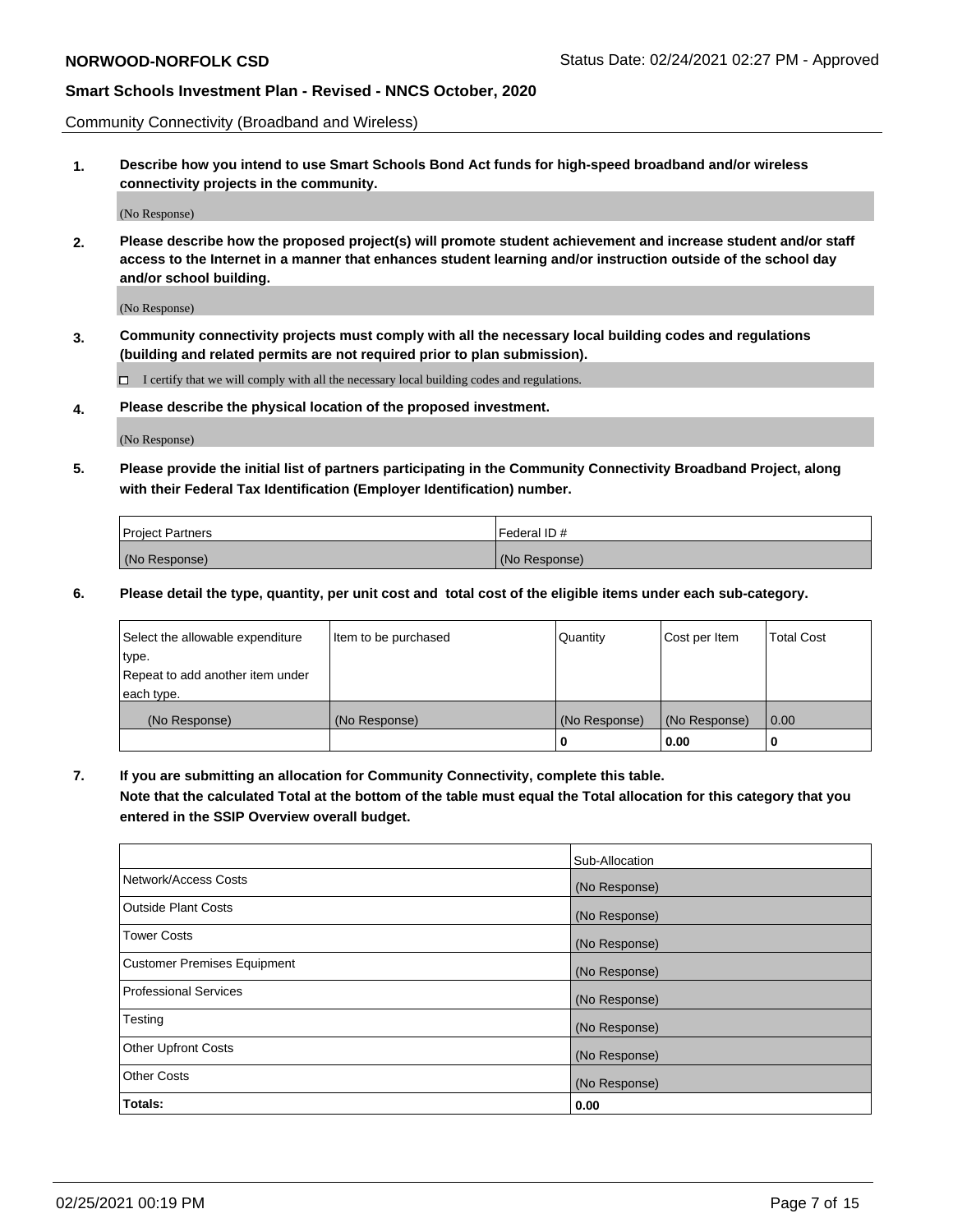## Classroom Learning Technology

**1. In order for students and faculty to receive the maximum benefit from the technology made available under the Smart Schools Bond Act, their school buildings must possess sufficient connectivity infrastructure to ensure that devices can be used during the school day. Smart Schools Investment Plans must demonstrate that sufficient infrastructure that meets the Federal Communications Commission's 100 Mbps per 1,000 students standard currently exists in the buildings where new devices will be deployed, or is a planned use of a portion of Smart Schools Bond Act funds, or is under development through another funding source. Smart Schools Bond Act funds used for technology infrastructure or classroom technology investments must increase the number of school buildings that meet or exceed the minimum speed standard of 100 Mbps per 1,000 students and staff within 12 months. This standard may be met on either a contracted 24/7 firm service or a**

- **"burstable" capability. If the standard is met under the burstable criteria, it must be:**
- **1. Specifically codified in a service contract with a provider, and**

**2. Guaranteed to be available to all students and devices as needed, particularly during periods of high demand, such as computer-based testing (CBT) periods.**

**Please describe how your district already meets or is planning to meet this standard within 12 months of plan submission.**

We have already upgraded the District's WiFi, Core Switch and network capabilities. There have been no issues with performance or access during high demand times.

- **1a. If a district believes that it will be impossible to meet this standard within 12 months, it may apply for a waiver of this requirement, as described on the Smart Schools website. The waiver must be filed and approved by SED prior to submitting this survey.**
	- By checking this box, you are certifying that the school district has an approved waiver of this requirement on file with the New York State Education Department.
- **2. Connectivity Speed Calculator (Required). If the district currently meets the required speed, enter "Currently Met" in the last box: Expected Date When Required Speed Will be Met.**

|                         | l Number of<br>Students | Required Speed<br>l in Mbps | Current Speed in Expected Speed<br>l Mbps | to be Attained | <b>Expected Date</b><br>When Required<br>Within 12 Months ISpeed Will be Met l |
|-------------------------|-------------------------|-----------------------------|-------------------------------------------|----------------|--------------------------------------------------------------------------------|
| <b>Calculated Speed</b> | 975                     | 97.50                       | 110                                       | N/A            | Currently Met                                                                  |

**3. If the district wishes to have students and staff access the Internet from wireless devices within the school building, or in close proximity to it, it must first ensure that it has a robust Wi-Fi network in place that has sufficient bandwidth to meet user demand.**

**Please describe how you have quantified this demand and how you plan to meet this demand.**

The Norwood-Norfolk Central School District has built a robust wireless network that permits students and staff to have authenticated access to a content filtered network. The district is using Cisco commercial grade 802.11 AC Access points in a density design model that permits all students to have simultaneous access to the network for educational use. The network is secure, and managed, with the ability for users to bring their own device into the environment. The wireless network is built on a solid Cisco network infrastructure supporting gigabit connectivity speeds between the users and the network and ten gigabit connection speeds between the network wiring closets and the core of the network.

**4. All New York State public school districts are required to complete and submit an Instructional Technology Plan survey to the New York State Education Department in compliance with Section 753 of the Education Law and per Part 100.12 of the Commissioner's Regulations.**

**Districts that include educational technology purchases as part of their Smart Schools Investment Plan must have a submitted and approved Instructional Technology Plan survey on file with the New York State Education Department.**

 $\boxtimes$  By checking this box, you are certifying that the school district has an approved Instructional Technology Plan survey on file with the New York State Education Department.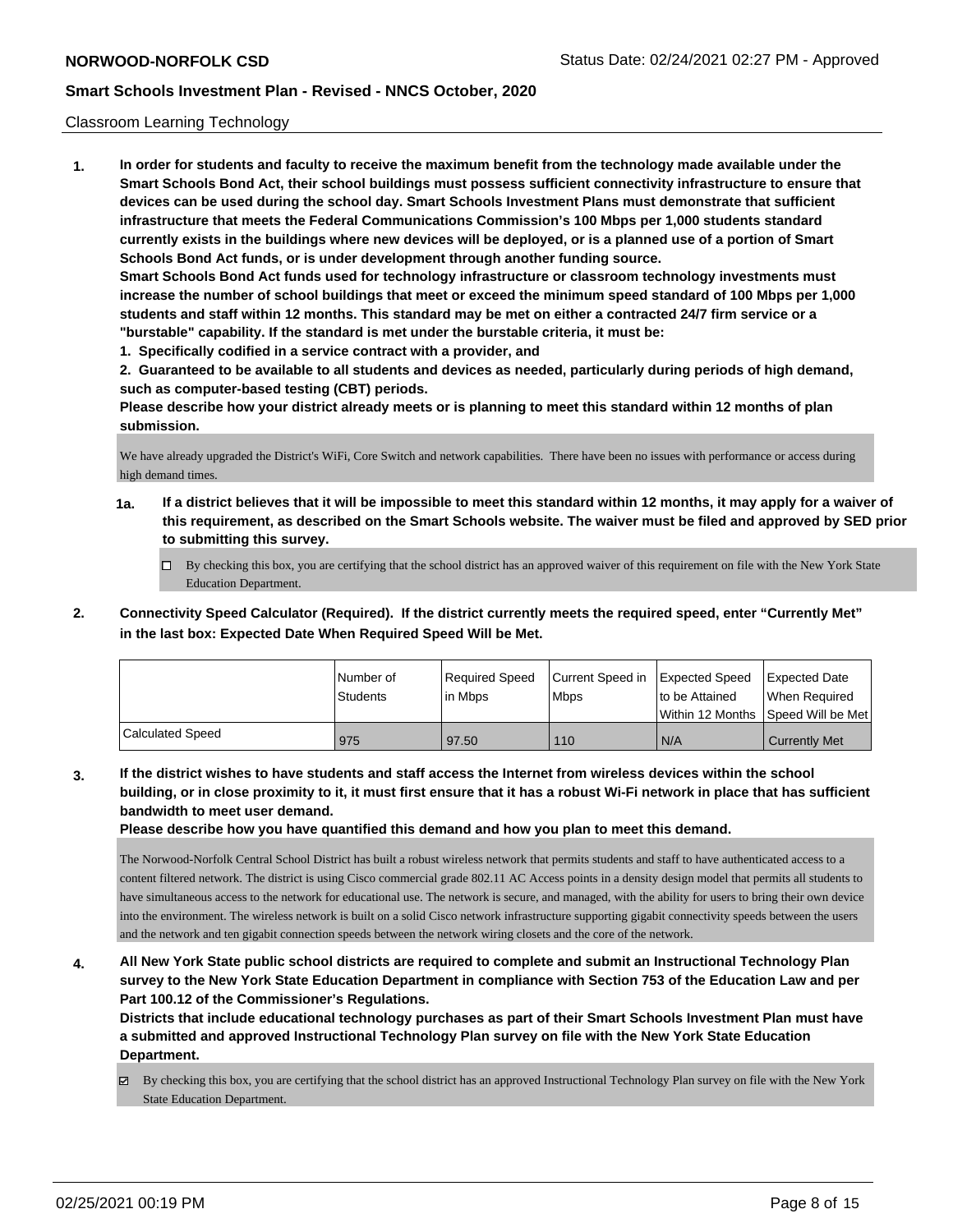### Classroom Learning Technology

# **5. Describe the devices you intend to purchase and their compatibility with existing or planned platforms or systems. Specifically address the adequacy of each facility's electrical, HVAC and other infrastructure necessary to install and support the operation of the planned technology.**

We plan to purchase flat smart panel displays with this portion of our Smart Schools funding. Interactive whiteboard technology has become a central feature of our 21st Century classrooms. The student Chromebooks will be utilized to assess all students in grades 3-8 in ELA and Mathematics utilizing the CBT model required by NYS. Teachers will utilize laptops toï<sup>3</sup>/4 begin integrating the hardware to utilize for instructional purposes, as well. Laptops will also provide teachers with a flexible work environment, whether it be from their classroom, a different classroom, or remotely. With the additional purchase of the Chromebooks, the district will be completely 1:1 student to device environment. The Norwood-Norfolk Central School District will purchase several *Kajeets* for families who have connectivity issues. A *Kajeet* is a mobile hotspot which enables a child to connect to the internet for remote learning.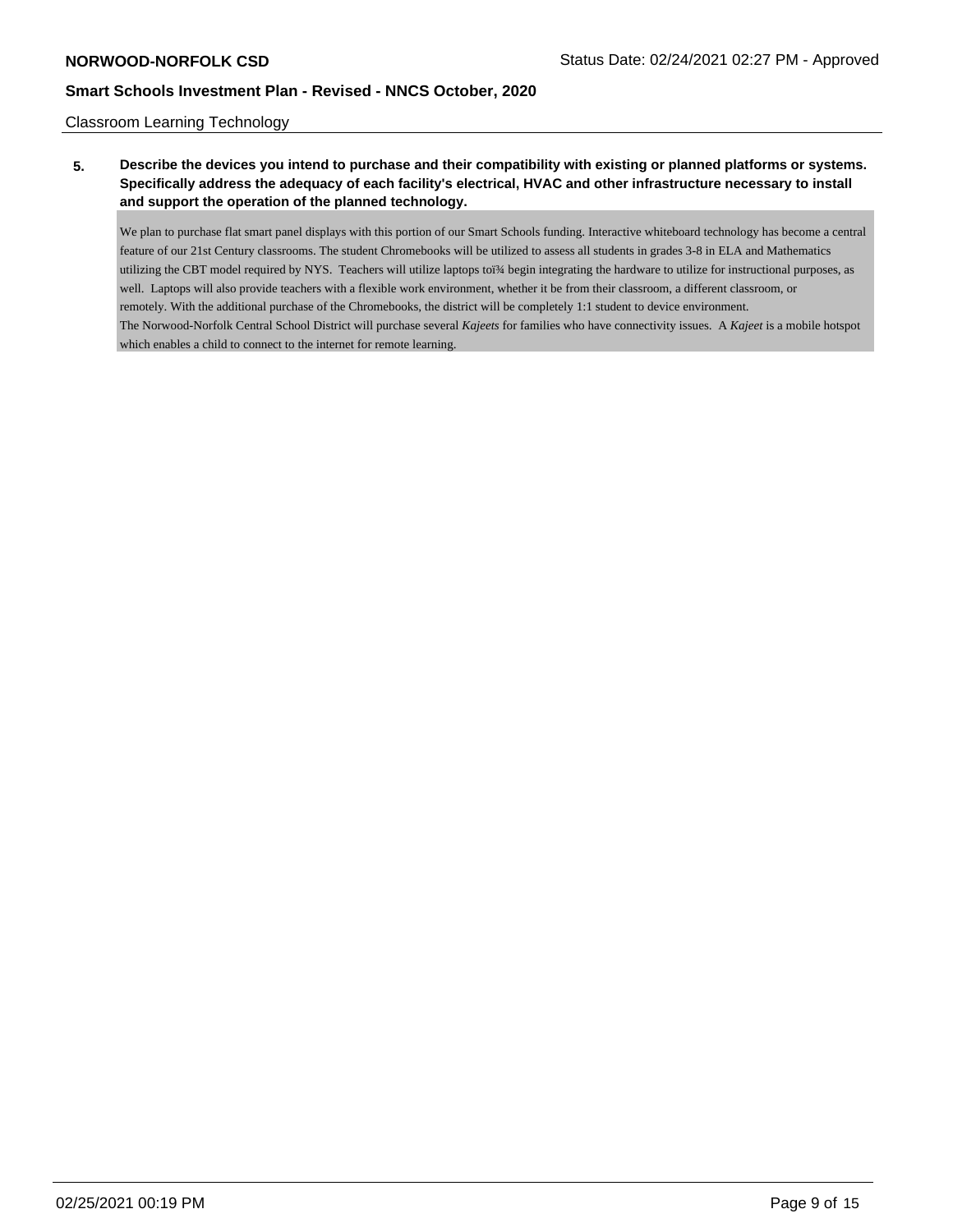### Classroom Learning Technology

- **6. Describe how the proposed technology purchases will:**
	- **> enhance differentiated instruction;**
	- **> expand student learning inside and outside the classroom;**
	- **> benefit students with disabilities and English language learners; and**
	- **> contribute to the reduction of other learning gaps that have been identified within the district.**

**The expectation is that districts will place a priority on addressing the needs of students who struggle to succeed in a rigorous curriculum. Responses in this section should specifically address this concern and align with the district's Instructional Technology Plan (in particular Question 2 of E. Curriculum and Instruction: "Does the district's instructional technology plan address the needs of students with disabilities to ensure equitable access to instruction, materials and assessments?" and Question 3 of the same section: "Does the district's instructional technology plan address the provision of assistive technology specifically for students with disabilities to ensure access to and participation in the general curriculum?")**

**In addition, describe how the district ensures equitable access to instruction, materials and assessments and participation in the general curriculum for both SWD and English Language Learners/Multilingual Learners (ELL/MLL) students.**

The proposed technology purchases will:

- enhance differentiated instruction and contribute to the reduction of learning gaps as teachers will have a variety of instructional and learning tools and resources that will facilitate multiple instructional strategies and attend to student learning styles. Teachers will have the means and instruments to carry out individualized and self-paced instruction, targeted practice and reinforcement activities, and immediate assessments in whole group, collaborative, and independent settings. Chromebooks, laptops, and interactive smart panels will serve as the central tools in promoting student learning and engagement. The integration of individual devices will help to facilitate critical thinking, problem-solving, decision-making, creativity, innovation, collaboration, and communication.
- expand student learning inside and outside of the classroom by providing students and teachers with continual access to digital resources and productivity tools such as Google Apps for Education. The content developed in this environment is accessible anywhere students have access to the Internet including, but not limited to their homes, smart phones, libraries, and local businesses. These purchases will also allow our school to effectively and efficiently integrate blended instructional models, facilitate in-person and virtual collaboration, and utilize learning management systems. Overall, the fusion of these devices into daily instruction will help students acquire, analyze, synthesize, and evaluate information, and reflect on the metacognitive process while doing so.
- benefit students with disabilities. Where applicable, some best practices and accommodation technologies are used with all students. Under this umbrella, the district is continuing to add Chromebook capacity, access to Google services like Docs and its voice typing tool, providing Read&Write extension on all Chromebooks, and providing differentiated lessons to all grades with reading, math, and special education teachers to make informed decisions about how best to support each students' individual learning needs. As teachers have gained more access to Chromebooks and training on their use, the creation of online lesson supports has also increased. This has made it possible for teachers to integrate multimedia content into their lessons and digitize some of their lesson materials, like presentations, and post them online for students to access any time they need them. As we build Chromebook capacity and continue to support staff with training, we expect the availability of online lesson materials to steadily increase over the next few years. To address specific unique needs of the population of students with disabilities, more individual supports are provided on a case-by-base basis. Some of the accommodations that may be provided to this population but not to the general population include things like accounts for Bookshare, tablets with specialized cases and communication apps for students with autism, and wireless microphones that connect to earpieces for students with hearing impairments. For students with visual impairments, they may be provided with a large screen Chromebook or tablet, and teachers can utilize software to help cast what is on their interactive smart panels to the student's device to make it easier to see.
- benefit multilingual students or language acquisition. Providing students with a personal device, such as a Chromebook, will allow students and teachers to have immediate access to powerful instructional and learning tools that will facilitate language acquisition, fluency, and the individualization of instruction. Instructional videos, digital audio libraries, and applications can be used as instructional tools and student supports. These tools will help our students increase their vocabulary, diversify their lexicon, and assist in writing and reading comprehension.
- In order to promote student achievement, our students must first access the internet during times of remote learning. A mobile hotspot is the only option available to many in the community as high speed wired access is not an option in some rural parts of our community.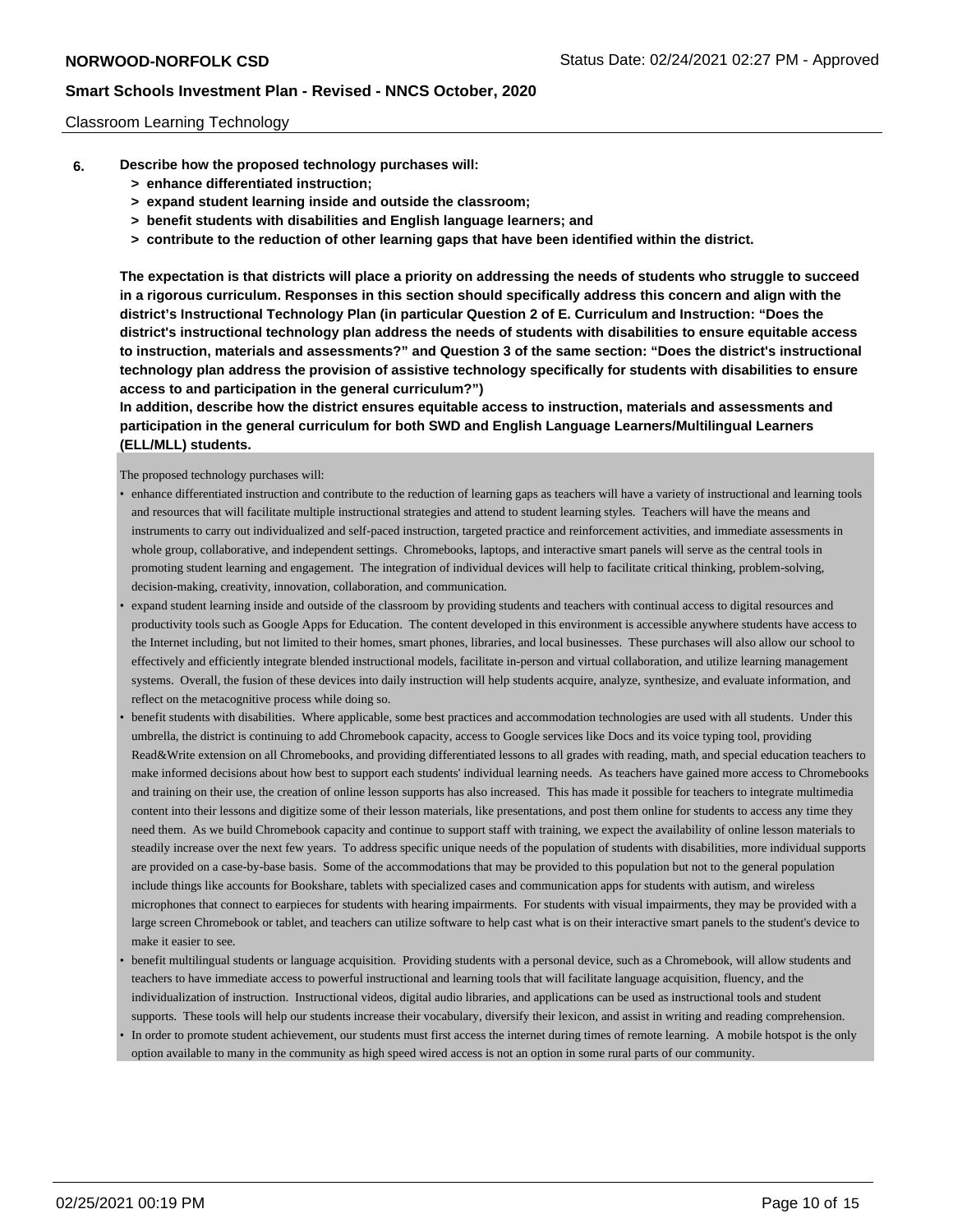### Classroom Learning Technology

## **7. Where appropriate, describe how the proposed technology purchases will enhance ongoing communication with parents and other stakeholders and help the district facilitate technology-based regional partnerships, including distance learning and other efforts.**

The proposed technology purchases will help to foster a more engaging and dynamic instructional setting and facilitate regional partnerships. Teachers and students will have the tools available to strengthen communication in and out of the classroom. Teachers and students will be able to take advantage of distance-learning and/or remote opportunities, online courses, and virtual field trips. Additionally, students can collaborate with peers in other schools and with experts and speakers that are not physically able to visit the classroom; they will be able to participate as a member of the global learning community. Furthermore, these purchases will help our school provide rich and meaningful instruction for homebound students.

**8. Describe the district's plan to provide professional development to ensure that administrators, teachers and staff can employ the technology purchased to enhance instruction successfully.**

**Note: This response should be aligned and expanded upon in accordance with your district's response to Question 1 of F. Professional Development of your Instructional Technology Plan: "Please provide a summary of professional development offered to teachers and staff, for the time period covered by this plan, to support technology to enhance teaching and learning. Please include topics, audience and method of delivery within your summary."**

Teachers need to be provided appropriate training to successfully incorporate the use of computer and computer related technology so it becomes a natural part of teaching and learning. It is essential for this school district to graduate students who are digital citizens. Therefore, the Norwood-Norfolk Central School District is committed to providing training and instructional coaching opportunities in technology for teachers and staff through in-service programs and encouraging them to attend workshops elsewhere. Training will be provided through district-level and St. Lawrence-Lewis BOCES professional development opportunities and will be on a variety of topics relevant to the instructional needs of our teachers and the learning needs of our students. Training sessions will be offered during the school day, after school, and during recess. The district will provide substitutes to release teachers from instructional time.

Topics for technology training will be determined by the District Improvement Group. The committee will monitor the use of fiscal, time, and personnel resources and complete a needs assessment survey or district-wide survey tool to identify needs, trends, and interests. Priority will be given to topics which focus on or support the improvement of student performance, teacher content and instructional practice, and district goals and objectives.

- **9. Districts must contact one of the SUNY/CUNY teacher preparation programs listed on the document on the left side of the page that supplies the largest number of the district's new teachers to request advice on innovative uses and best practices at the intersection of pedagogy and educational technology.**
	- $\boxtimes$  By checking this box, you certify that you have contacted the SUNY/CUNY teacher preparation program that supplies the largest number of your new teachers to request advice on these issues.
	- **9a. Please enter the name of the SUNY or CUNY Institution that you contacted.**

SUNY Potsdam

**9b. Enter the primary Institution phone number.**

315-267-2670

**9c. Enter the name of the contact person with whom you consulted and/or will be collaborating with on innovative uses of technology and best practices.**

Dr. Anthony Betrus

**10. To ensure the sustainability of technology purchases made with Smart Schools funds, districts must demonstrate a long-term plan to maintain and replace technology purchases supported by Smart Schools Bond Act funds. This sustainability plan shall demonstrate a district's capacity to support recurring costs of use that are ineligible for Smart Schools Bond Act funding such as device maintenance, technical support, Internet and wireless fees, maintenance of hotspots, staff professional development, building maintenance and the replacement of incidental items. Further, such a sustainability plan shall include a long-term plan for the replacement of purchased devices and equipment at the end of their useful life with other funding sources.**

 $\boxtimes$  By checking this box, you certify that the district has a sustainability plan as described above.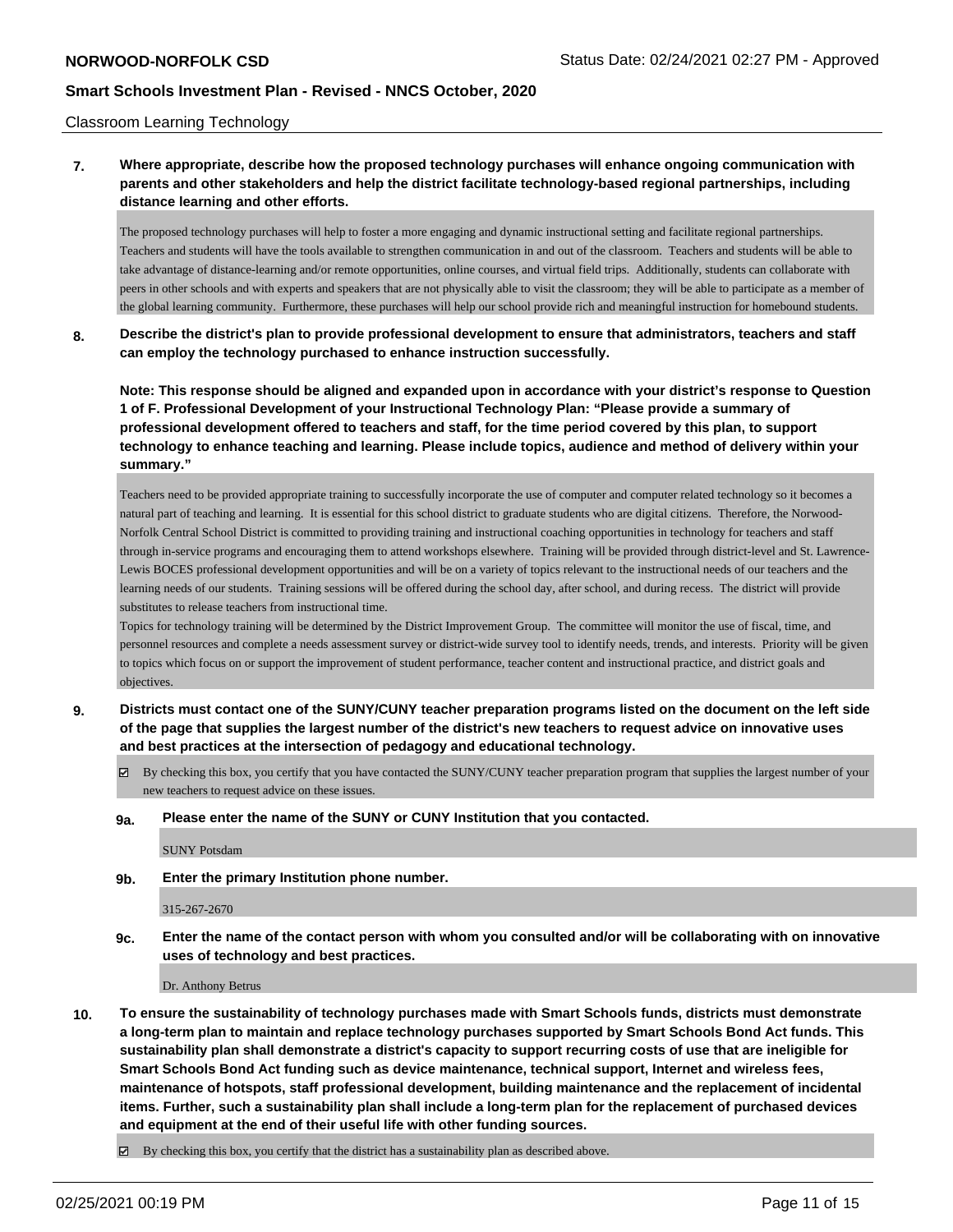Classroom Learning Technology

**11. Districts must ensure that devices purchased with Smart Schools Bond funds will be distributed, prepared for use, maintained and supported appropriately. Districts must maintain detailed device inventories in accordance with generally accepted accounting principles.**

By checking this box, you certify that the district has a distribution and inventory management plan and system in place.

**12. Please detail the type, quantity, per unit cost and total cost of the eligible items under each sub-category.**

| Select the allowable expenditure<br>type.<br>Repeat to add another item under<br>each type. | Item to be Purchased                                                                                                               | Quantity | Cost per Item | <b>Total Cost</b> |
|---------------------------------------------------------------------------------------------|------------------------------------------------------------------------------------------------------------------------------------|----------|---------------|-------------------|
| <b>Laptop Computers</b>                                                                     | Dell Mobile Precision 3551 w/<br>Performance Dock, Dell 24 monitor,<br>and Dell Pro Briefcase 15                                   | 95       | 1,528.00      | 145,160.00        |
| <b>Laptop Computers</b>                                                                     | Lenova 100e Chromebook 2nd GEn<br>AST w/ Google Chrome Educ.<br>Upgrade                                                            | 700      | 221.00        | 154,700.00        |
| Interactive Whiteboards                                                                     | SMART Board MX275 interactive flat<br>panel with iQ and SMART Learning<br>Suite w/ Copernicus iRover2 Fixed<br><b>Height Stand</b> | 50       | 4,759.00      | 237,950.00        |
| <b>Other Costs</b>                                                                          | Kajeet (Mobile Hotspot procured<br>through NERIC)                                                                                  | 30       | 260.00        | 7,800.00          |
|                                                                                             |                                                                                                                                    | 875      | 6,768.00      | 545,610           |

## **13. Final 2014-15 BEDS Enrollment to calculate Nonpublic Sharing Requirement (no changes allowed.)**

|              | <b>Public Enrollment</b> | <b>Nonpublic Enrollment</b> | <b>Total Enrollment</b> | Nonpublic<br>l Percentage |
|--------------|--------------------------|-----------------------------|-------------------------|---------------------------|
| l Enrollment | 0.006                    |                             | 1.006.00                | 0.00                      |

## **14. If you are submitting an allocation for Classroom Learning Technology complete this table.**

|                          | Public School Sub-Allocation | <b>Estimated Nonpublic Loan</b><br>Amount<br>(Based on Percentage Above) | Estimated Total Public and<br>Nonpublic Sub-Allocation |
|--------------------------|------------------------------|--------------------------------------------------------------------------|--------------------------------------------------------|
| Interactive Whiteboards  | 237,950.00                   | 0.00                                                                     | 237,950.00                                             |
| <b>Computer Servers</b>  | (No Response)                | 0.00                                                                     | 0.00                                                   |
| <b>Desktop Computers</b> | (No Response)                | 0.00                                                                     | 0.00                                                   |
| <b>Laptop Computers</b>  | 299,860.00                   | 0.00                                                                     | 299,860.00                                             |
| <b>Tablet Computers</b>  | (No Response)                | 0.00                                                                     | 0.00                                                   |
| <b>Other Costs</b>       | 7,800.00                     | 0.00                                                                     | 7,800.00                                               |
| Totals:                  | 545,610.00                   | 0                                                                        | 545,610                                                |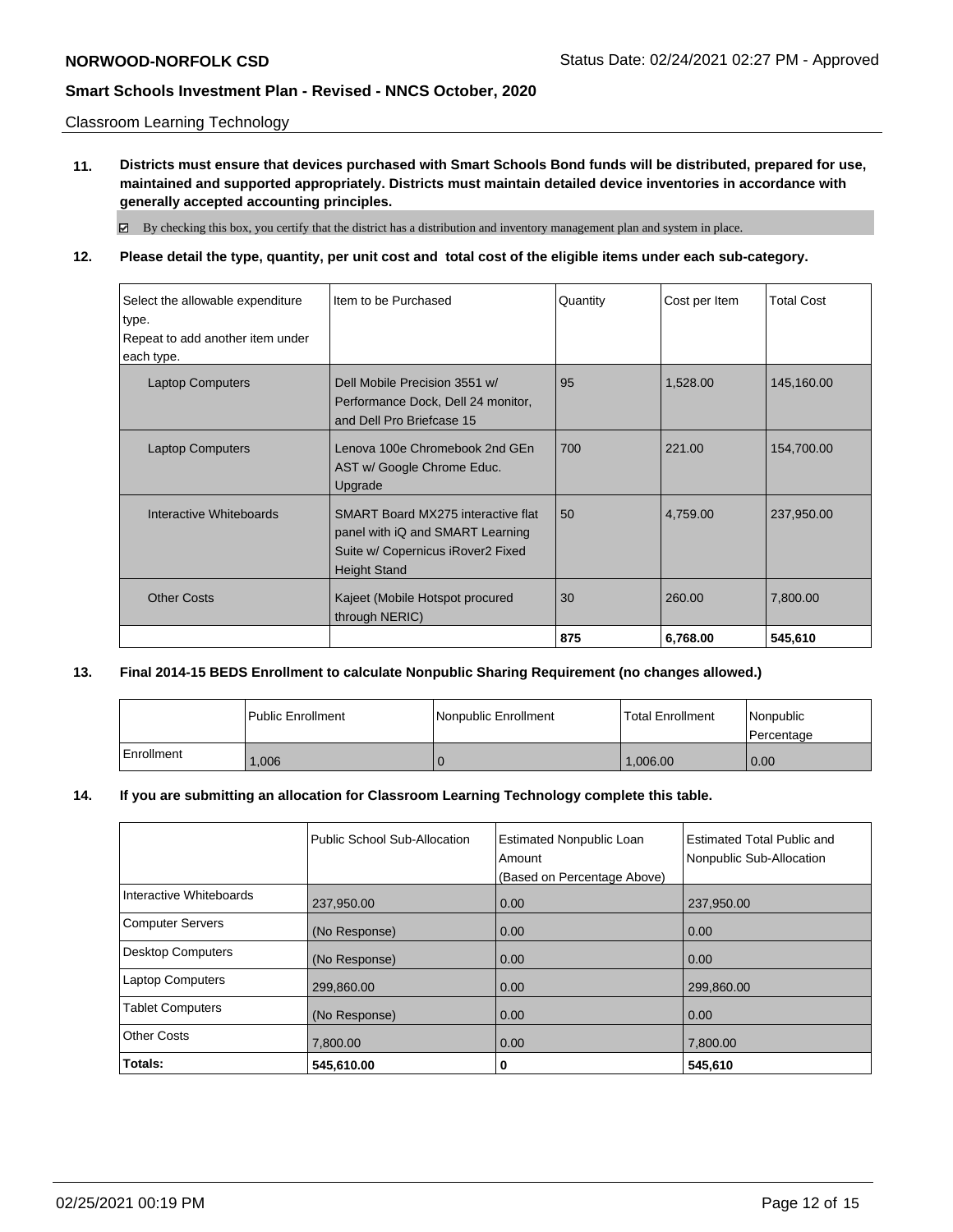### Pre-Kindergarten Classrooms

**1. Provide information regarding how and where the district is currently serving pre-kindergarten students and justify the need for additional space with enrollment projections over 3 years.**

(No Response)

- **2. Describe the district's plan to construct, enhance or modernize education facilities to accommodate prekindergarten programs. Such plans must include:**
	- **Specific descriptions of what the district intends to do to each space;**
	- **An affirmation that new pre-kindergarten classrooms will contain a minimum of 900 square feet per classroom;**
	- **The number of classrooms involved;**
	- **The approximate construction costs per classroom; and**
	- **Confirmation that the space is district-owned or has a long-term lease that exceeds the probable useful life of the improvements.**

(No Response)

**3. Smart Schools Bond Act funds may only be used for capital construction costs. Describe the type and amount of additional funds that will be required to support ineligible ongoing costs (e.g. instruction, supplies) associated with any additional pre-kindergarten classrooms that the district plans to add.**

(No Response)

**4. All plans and specifications for the erection, repair, enlargement or remodeling of school buildings in any public school district in the State must be reviewed and approved by the Commissioner. Districts that plan capital projects using their Smart Schools Bond Act funds will undergo a Preliminary Review Process by the Office of Facilities Planning.**

**Please indicate on a separate row each project number given to you by the Office of Facilities Planning.**

| Project Number |  |
|----------------|--|
| (No Response)  |  |
|                |  |

**5. Please detail the type, quantity, per unit cost and total cost of the eligible items under each sub-category.**

| Select the allowable expenditure | Item to be purchased | Quantity      | Cost per Item | <b>Total Cost</b> |
|----------------------------------|----------------------|---------------|---------------|-------------------|
| type.                            |                      |               |               |                   |
| Repeat to add another item under |                      |               |               |                   |
| each type.                       |                      |               |               |                   |
| (No Response)                    | (No Response)        | (No Response) | (No Response) | 0.00              |
|                                  |                      | U             | 0.00          |                   |

**6. If you have made an allocation for Pre-Kindergarten Classrooms, complete this table. Note that the calculated Total at the bottom of the table must equal the Total allocation for this category that you entered in the SSIP Overview overall budget.**

|                                          | Sub-Allocation |
|------------------------------------------|----------------|
| Construct Pre-K Classrooms               | (No Response)  |
| Enhance/Modernize Educational Facilities | (No Response)  |
| <b>Other Costs</b>                       | (No Response)  |
| Totals:                                  | 0.00           |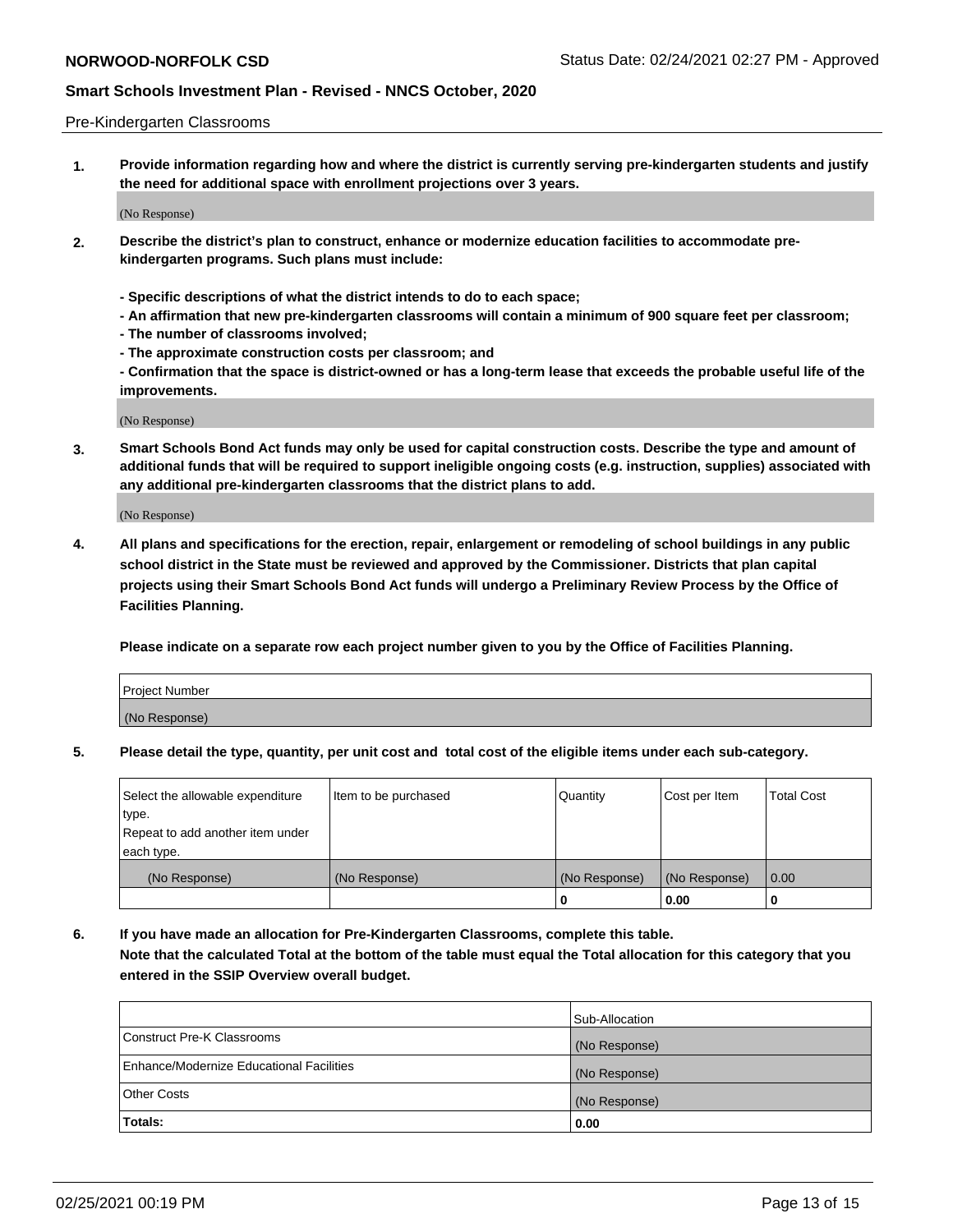Replace Transportable Classrooms

**1. Describe the district's plan to construct, enhance or modernize education facilities to provide high-quality instructional space by replacing transportable classrooms.**

(No Response)

**2. All plans and specifications for the erection, repair, enlargement or remodeling of school buildings in any public school district in the State must be reviewed and approved by the Commissioner. Districts that plan capital projects using their Smart Schools Bond Act funds will undergo a Preliminary Review Process by the Office of Facilities Planning.**

**Please indicate on a separate row each project number given to you by the Office of Facilities Planning.**

| Project Number |  |
|----------------|--|
|                |  |
|                |  |
|                |  |
|                |  |
| (No Response)  |  |
|                |  |
|                |  |
|                |  |

**3. For large projects that seek to blend Smart Schools Bond Act dollars with other funds, please note that Smart Schools Bond Act funds can be allocated on a pro rata basis depending on the number of new classrooms built that directly replace transportable classroom units.**

**If a district seeks to blend Smart Schools Bond Act dollars with other funds describe below what other funds are being used and what portion of the money will be Smart Schools Bond Act funds.**

(No Response)

**4. Please detail the type, quantity, per unit cost and total cost of the eligible items under each sub-category.**

| Select the allowable expenditure           | Item to be purchased | Quantity      | Cost per Item | <b>Total Cost</b> |
|--------------------------------------------|----------------------|---------------|---------------|-------------------|
| ∣type.<br>Repeat to add another item under |                      |               |               |                   |
| each type.                                 |                      |               |               |                   |
| (No Response)                              | (No Response)        | (No Response) | (No Response) | 0.00              |
|                                            |                      | 0             | 0.00          |                   |

**5. If you have made an allocation for Replace Transportable Classrooms, complete this table. Note that the calculated Total at the bottom of the table must equal the Total allocation for this category that you entered in the SSIP Overview overall budget.**

|                                                | Sub-Allocation |
|------------------------------------------------|----------------|
| Construct New Instructional Space              | (No Response)  |
| Enhance/Modernize Existing Instructional Space | (No Response)  |
| Other Costs                                    | (No Response)  |
| Totals:                                        | 0.00           |